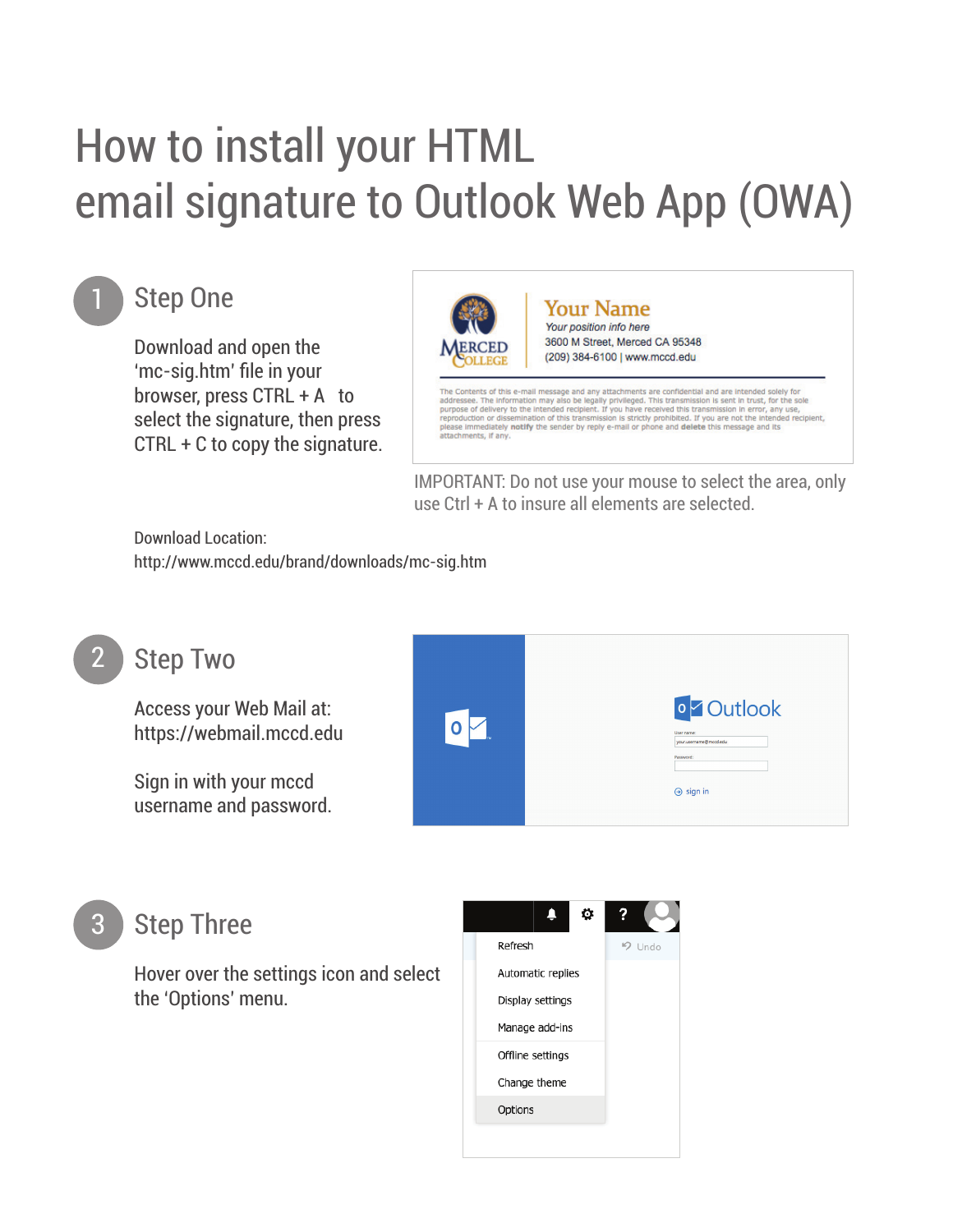## **Step Four**

Select Email signature from within the Sub-Menu 'Layout' in Mail Options.



#### **Step Five**

Paste your signature using CTRL + V into the text area box as shown in the right.

#### **O** Options Shortcuts  $\blacksquare$  Save X Discard General Email signature ⊿ Mail ▲ Automatic processing Automatically include my signature on new messages I compose Automatic replies Inbox and sweep rules Automatically include my signature on messages I forward or reply to Junk email reporting Mark as read A B J U A A A A A E E V Message options Read receipts Reply settings A Accounts Paste your signature into Block or allow this box POP and IMAP ⊿ Layout Conversations Email signature Message format Message list Reading pane Link preview ▶ Calendar

NOTE: If the email signature preview in the settings area is not rendering correctly, do not worry, this is expected and is due to the way the signature preview renders HTML signatures. Simply send yourself a test email to verify that it displays correctly.